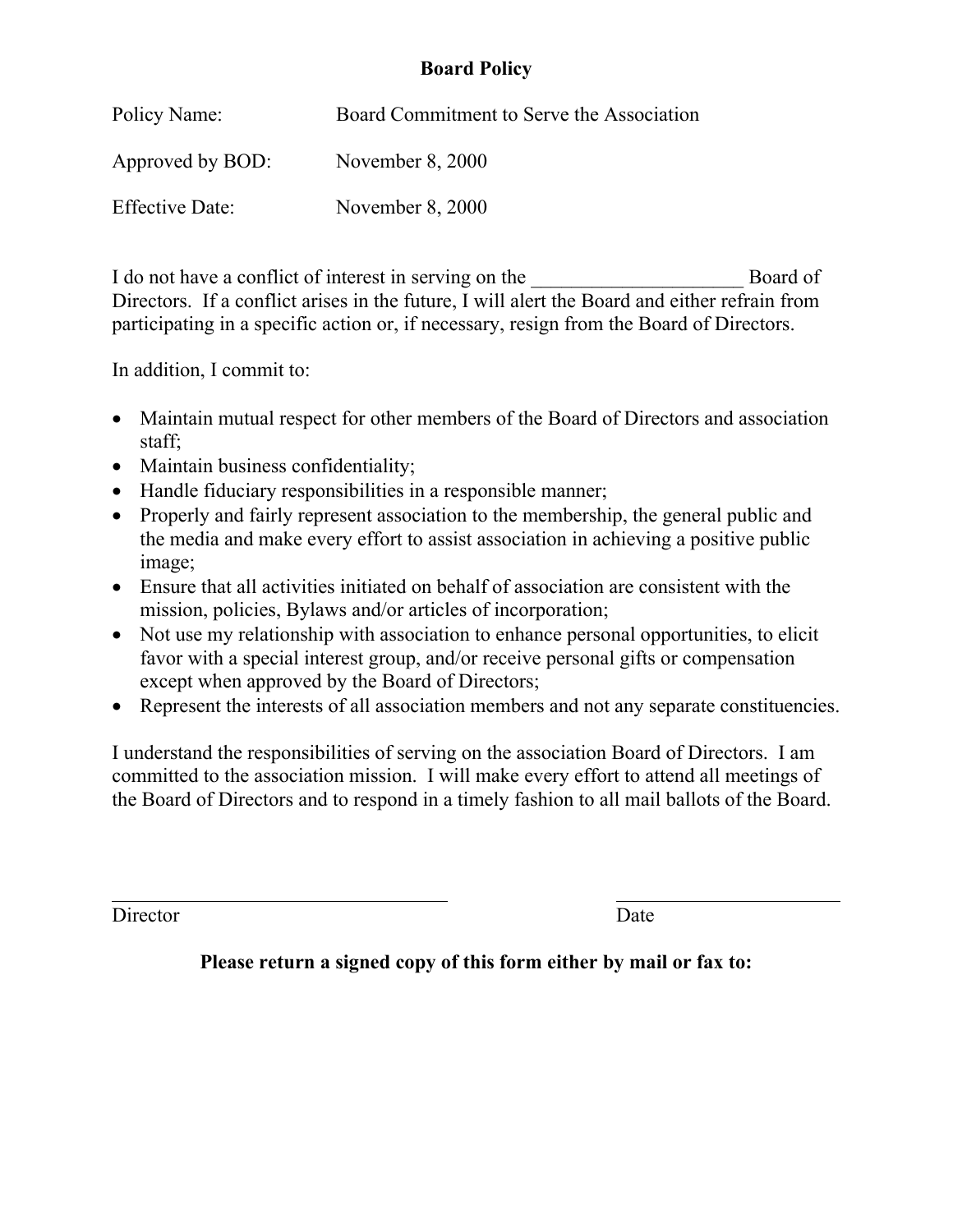#### *BOARD MEMBER COMMITMENT FORM*

This form will serve as a commitment form for each member of the Board of Directors outlining expectations and responsibilities for each board member. A board term is three years and individual may serve up to two consecutive terms. Please review the statements below, placing your initials beside each to confirm your agreement and sign below. This form is to be completed and returned to the office.

|                                                                                                                                                                                                                               | I understand the mission, shared vision and goals, and programs and I am committed<br>to helping our organization accomplish our shared vision.                                                                                                                                                                           |
|-------------------------------------------------------------------------------------------------------------------------------------------------------------------------------------------------------------------------------|---------------------------------------------------------------------------------------------------------------------------------------------------------------------------------------------------------------------------------------------------------------------------------------------------------------------------|
|                                                                                                                                                                                                                               | I have a sphere of influence, which will contribute to the further development of the<br>board and committees, by identifying potential members and I will assist in the<br>recruitment of nominees to serve in the future.                                                                                               |
|                                                                                                                                                                                                                               | I understand that I am expected to be familiar with organization's yearlong Annual<br>Issues Program, and will attend one session in the first year of board service, if I am<br>not a graduate of the program.                                                                                                           |
|                                                                                                                                                                                                                               | I will commit to successfully recruiting two to three program candidates per year,<br>either within or outside of my employing organization/institution/corporation.                                                                                                                                                      |
|                                                                                                                                                                                                                               | I will make a minimum financial contribution of \$##. I will partner with the<br>executive director to the fullest extent in identifying \$## in other contributions<br>available to the organization, including but not limited to access to corporate or<br>foundation contributions or in-kind contributions.          |
|                                                                                                                                                                                                                               | I will demonstrate leadership skills and will serve in leadership positions and/or<br>undertake special assignments enthusiastically and willingly when asked – serving<br>on at least one committee and following through on all commitments.                                                                            |
|                                                                                                                                                                                                                               | I support the team concept and am willing to collaborate with other Board members<br>in the agreed upon direction of the organization. I can serve the organization in a<br>non-partisan way.                                                                                                                             |
|                                                                                                                                                                                                                               | I will develop and maintain an ongoing understanding of the organization's needs,<br>assess the external environment and trends, and participate in strategic planning for<br>the future.                                                                                                                                 |
|                                                                                                                                                                                                                               | I will prepare for and participate in board and committee meetings – whether by<br>conference call or in-person. The quarterly schedule in-person board meetings can<br>be met with required attendance of three out of four meetings. I will regularly<br>participate in three to four board conference calls, annually. |
|                                                                                                                                                                                                                               | I will help the board fulfill its fiduciary responsibility by reading and understanding<br>the financial statements and in meeting other legal requirements.                                                                                                                                                              |
|                                                                                                                                                                                                                               |                                                                                                                                                                                                                                                                                                                           |
| Please PRINT Name: 1988 and 1988 and 1988 and 1988 and 1988 and 1988 and 1988 and 1988 and 1988 and 1988 and 1988 and 1988 and 1988 and 1988 and 1988 and 1988 and 1988 and 1988 and 1988 and 1988 and 1988 and 1988 and 1988 |                                                                                                                                                                                                                                                                                                                           |